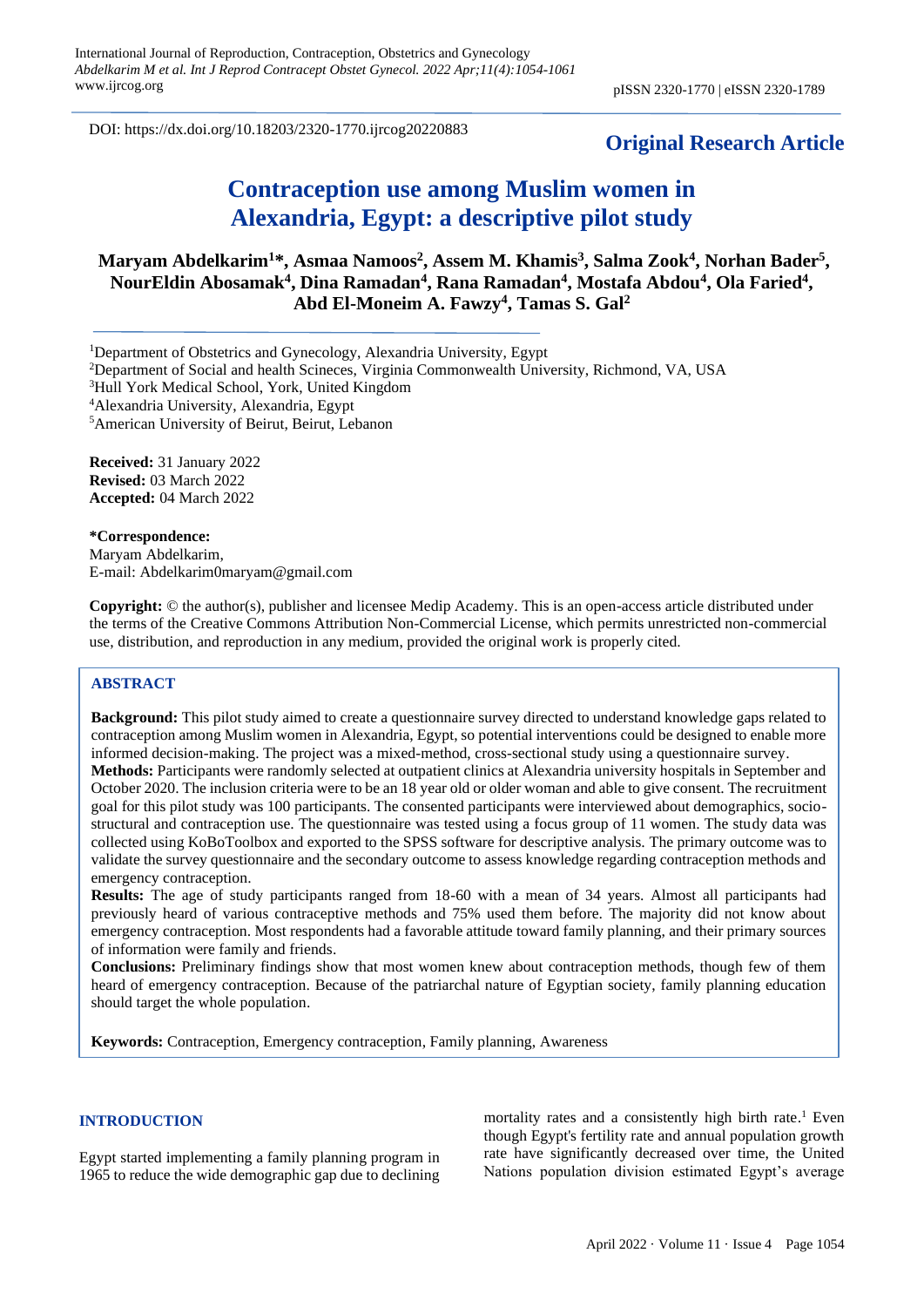fertility rate between 2015 and 2020 to be 3.33 live births per woman and its average annual population growth rate to be 2.03%. These estimates are higher than the global average of 2.47 live births per woman and a world population growth rate of 1.09%, making Egypt the country with the 57th highest fertility rate and the 54th highest population growth rate worldwide. 2 In recent years the fertility rate has been on a slightly upward trajectory again. Increased religiosity has often been mentioned as a possible reason for this upturn in the wake of the Arab spring movement, but lack of employment opportunities for young, often highly educated women is a more plausible explanation. 3

Most women of reproductive age in rural areas know little about family planning methods and some common knowledge may even be false or misleading. <sup>4</sup> This lack of knowledge negatively affects women's attitudes toward family planning. The unintended pregnancies mostly result from poor understanding as well as non-use, inconsistent or incorrect use of effective contraceptive methods. <sup>5</sup> Low utilization of modern contraceptive methods leads to unintended pregnancies and closely spaced births, which increases the risk of maternal complications and mortality. One of the common results of unintended pregnancy is abortion, an outcome, for which there are few if any, data in developing countries as it is not generally reported. Also, unintended pregnancies are associated with an array of risky health behaviors such as domestic violence, decreased likelihood of breastfeeding and poor antenatal care. 6

Emergency contraception, also known as postcoital contraception, is a therapy used to prevent pregnancy after unprotected or inadequately protected sexual intercourse. Common indications for emergency contraception include contraceptive failure (e.g. condom breakage or missed doses of oral contraceptives) and failure to use any form of contraception. 7

Egypt's social and cultural customs promote large families, making it difficult to adopt modern reproductive behavior. <sup>8</sup> Patriarchy builds on subordination, the head of the family, the father, makes all the decisions and the rest of the family members are bound to obey. <sup>9</sup> The largely rural population, like that in Egypt, has inadequate infrastructure, services as well as low literacy rates, especially among women. <sup>10</sup> This is true in Alexandria's rural provinces, which lack skilled antenatal, labor and delivery care. There are missed opportunities in general healthcare, as maternal reproductive care is not integrated with the infants' and children's existing health care, creating further barriers to increasing birth control methods. 9

This pilot study aimed to determine the psychometric properties of sociocultural attitude towards appearance questionnaire of contraception and emergency contraception among Muslim women in the city of Alexandria in Egypt, with the long-term goal of implementing the questionnaire on a larger sample size (3000 participants) to understand the factors that influence the women decisions and designing educational intervention programs to support informed decisionmaking regarding family planning.

# **METHODS**

The study design was a quantitative, cross-sectional study using a questionnaire survey among women from Alexandria and the neighboring provinces. It was carried on Alexandria university hospital from September 2020 till the end of October 2020. The reason it was chosen because it was the largest university hospital in Northern Egypt, located in Alexandria, the second most populous governorate in Egypt. The population of Alexandria was about 5.1 million, with most residents living in urban areas. As expected, about half of the residents were females. Participants were randomly selected from patients who presented to primary care centers and outpatient clinics in Alexandria university hospitals to assess the level of knowledge about family planning. Criteria for inclusion were that participants were females between 18 and 55 years old and able to give valid consent. Participants excluded if they were below 18 or cannot give consent.

An evidence-based stepwise approach for the validation of the questionnaire was adopted. 11,12 The research team consisted of 3 physicians and 4 research assistants (medical students). All team members were trained in administering the questionnaire. The study had 3 phases of data collection; the first phase was composed of a focus group for testing face validity, the second phase was an expert phase where specialized professionals discussed the content of the questionnaire and the third phase was an interview-based questionnaire (qualitative data).

The focus group participants (11 women) were volunteers attending the university of Alexandria obstetrics/gynecologic hospital outpatient clinic, who were recruited by the clinic nurses to participate. The research team explained the goals of the study and the participants consented to provide feedback about whether they understood the questions in the survey. They were also encouraged to answer the questions to understand nuances within the possible answers. These answers were not included in the analysis and they were solely used to finetune any questions that were unclear or needed further modification. So, seven questions were chosen to be included in the focus group process based on their importance in the study and whether the study team thought they needed further clarification. The questions were arranged according to the pertinence to a common topic. The total time of the focus group discussion was 25 minutes.

The moderator's first question to the participants of the focus group was whether they had heard of contraception before, all 11 participants answered affirmatively. The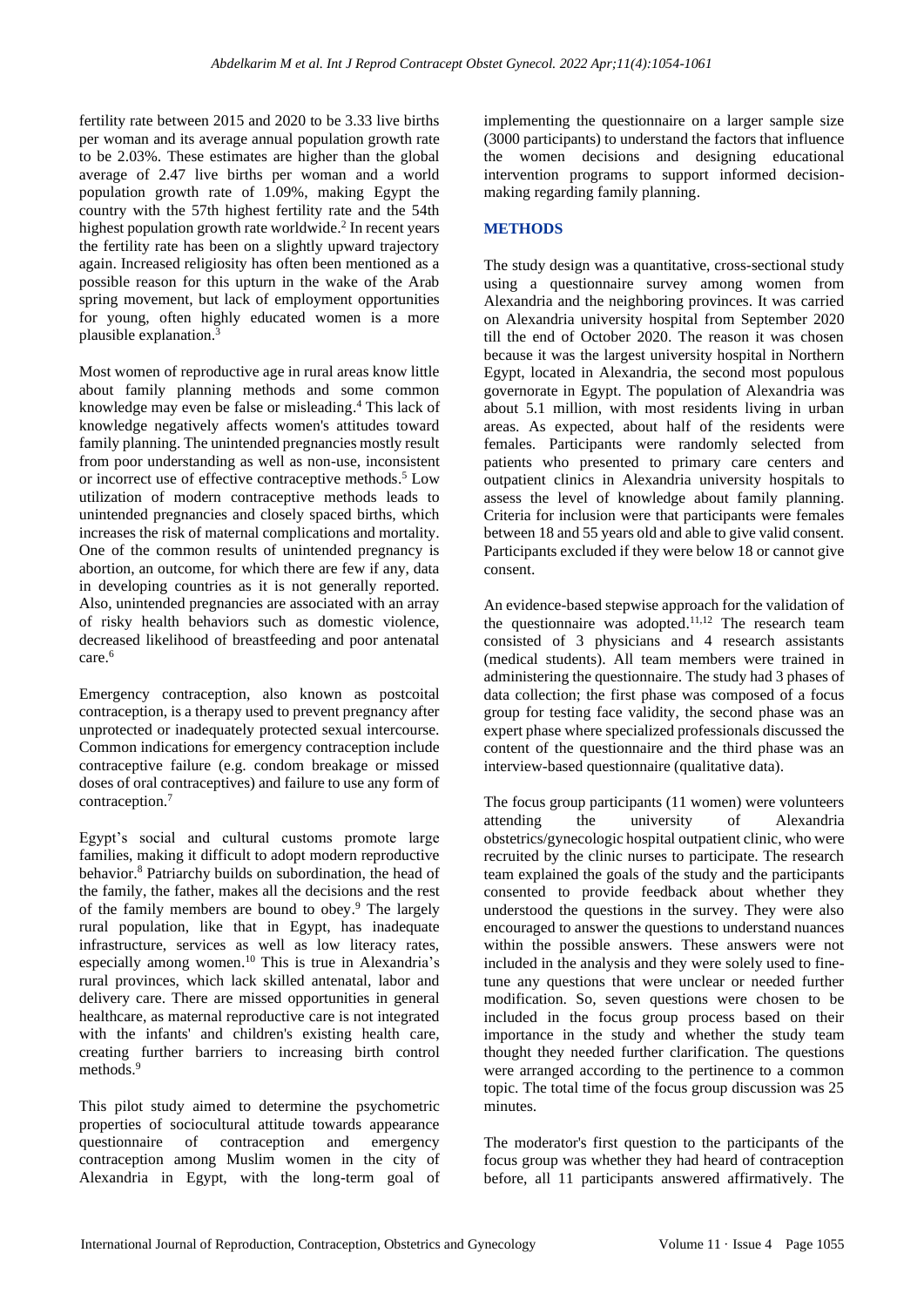second question was about the perceived purpose of contraception in family planning, which was, for most women, to allow for time between pregnancies to benefit both the mother and the children. The third question was about contraception methods that were commonly used in the community. The following question was about the side effects they had experienced due to the use of contraception. The next question was about general knowledge of emergency contraception, which none of the 11 women had heard of before. The participants were also asked about the impact of husbands, parents-in-law and religion on family planning. The final question was whether any of the participants had an abortion. Three of the eleven women had abortions, two had them spontaneously and one had a cesarean hysterotomy at six months due to a fetal health problem. After the questions were fine-tuned through focus group discussions and expert feedback, the study team started to administer the survey. Modifications were made to the order of the questions as well as paraphrasing.

The following step was the main survey administration. Participants were randomly selected from the same pool attending the Alexandria university hospitals. The study team approached 124 women; 110 of whom accepted to participate and were eligible for the survey, according to the inclusion and exclusion criteria. The interviews were conducted in Arabic (Egyptian dialect) and approximately lasted 15 minutes. The participants were interviewed in natural settings with no benefits or compensation offered. To keep the confidentiality of participants, no participant identifiers were asked or recorded. The survey included questions about socio-demographic circumstances, knowledge of contraceptive methods, source of that knowledge, the current methods of contraception used, any known side effects and the level of involvement of the husband or other family members.

# *Statistical analysis*

The study data was collected via KoBoToolbox, a secure open-source toolkit based on the OpenDataKit system and the data are stored on servers hosted by Amazon Web Services (AWS) in the US. The survey questions and answers were provided in both English and Arabic (Egyptian dialect). Data was exported from the KoBoToolbox and imported into SPSS (IBM SPSS Statistics 24.0.0.0) for descriptive statistical analyses.

# *Ethical considerations*

Alexandria university ethics and research committee approval for research and verbal consent was obtained before starting the study and ethical considerations were accounted for throughout the whole process of data gathering. All study procedures were carried out following the Declaration of Helsinki regarding research involving human subjects.

# **RESULTS**

# *Qualitative analysis (focus group)*

During face validation, all the women indicated that all the questionnaire questions were clear and related to the reproductive women's life. The impact scores of all the items were above 1.5. As for content validity and based on the participants' opinion, items 6, 14 and 37 required reviews and modification. For example, questions changed from what are the reasons precluding women to practice contraception? to what is the purpose of family planning to you? and what do you know about emergency contraception? to have you ever heard about emergency contraception methods? With experts' opinions about the value of each item, CVR was calculated. Afterward, CVI was calculated to be between 0.89 and 1 for all the items. Moreover, the means of CVR and CVI were, respectively, 0.81 and 0.91 for the whole questionnaire.

# *Demographic characteristics*

A total of 110 respondents out of 124 accepted and consented to participate in the survey. The mean age of participants was 36.5 (range=18-55) and the ethnic distribution of the sample was comparable to that of the community studied. Among the participants, 23.6% were pregnant at the time of the survey, 58.2% never finished any formal education; 17.1% were illiterate 40.9% were just able to read and write, 12.7% went to college. 80% did not have a job and 72.7% had household incomes below \$100,00 per month (Table 1).

# *Contraceptive knowledge and actual use*

The respondents showed a majority having heard of family planning methods (97.3%). Most respondents knew the hormonal method (97.2%) including oral contraceptive pills (94.4%), contraceptive injections (86.9%) and subcutaneous implants (72%). The majority knew intrauterine devices (96.3%), while a minority of respondents (5.6%) showed knowledge of spermicides, which were the least commonly used methods in the community. When asked whether they had heard of emergency contraception, only 10.9% of participants responded with affirmation; 66.7% of whom heard of ECP and 16.7% of IUD as emergency contraception methods.

In addition, most of the participants reported previous use of contraception (77.6%) while 22.4% never used any family planning methods. Hormonal methods and IUDs were the most popular methods (57% and 57.9% respectively), while permanent methods and spermicides were the least utilized. Participants who never used contraception (22.4%) reported desiring fertility (70.8%) and not being sexually active (20.8%) as a reason to not use any method. This data was demonstrated in Figure 1.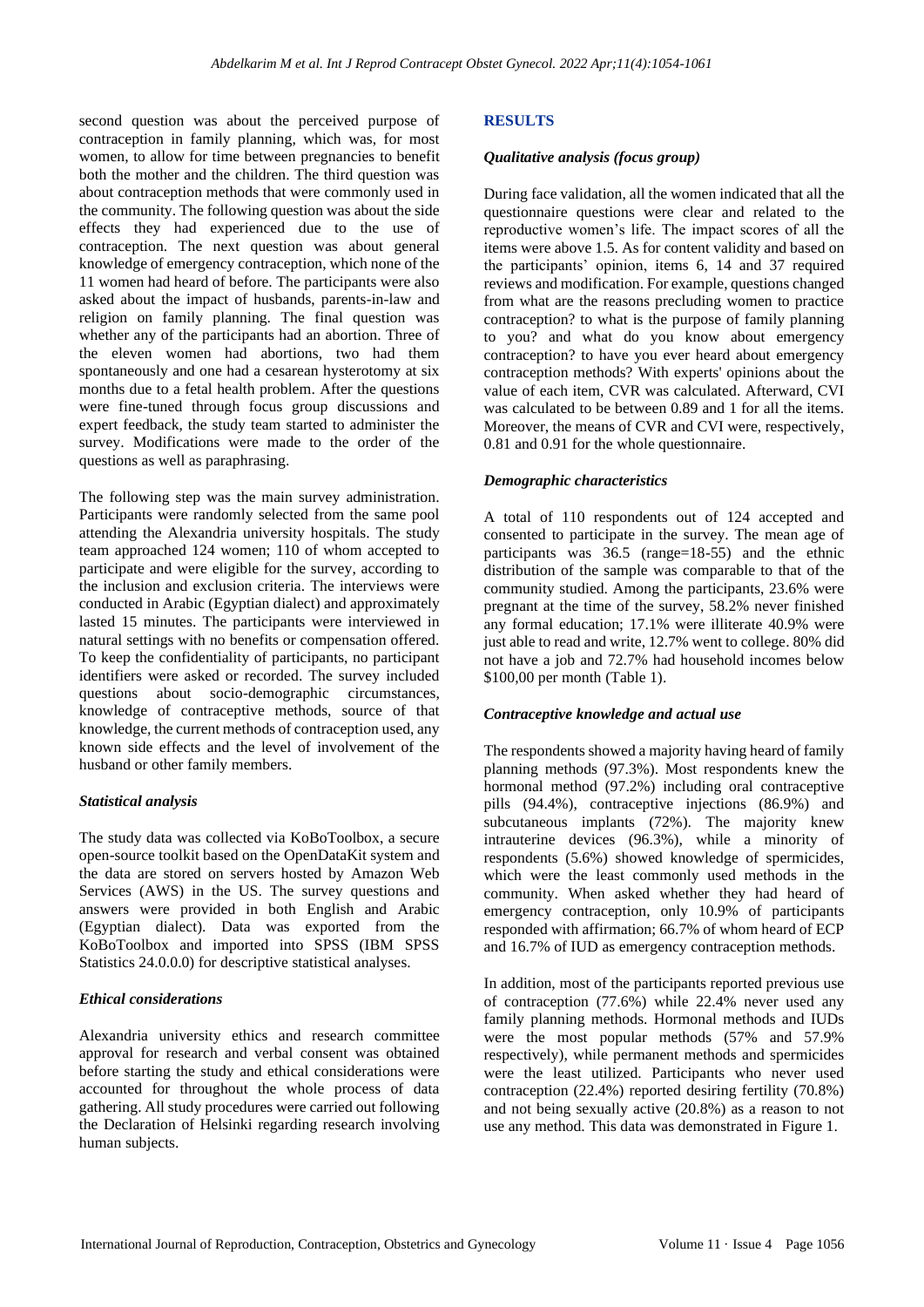#### **Table 1: Demographics (n=110).**

| <b>Demographics</b>                              | N(%)            |
|--------------------------------------------------|-----------------|
| Age                                              |                 |
| $Mean+SD$                                        | $34 \pm 10$     |
| <b>Gender</b>                                    |                 |
| Female                                           | 110 (100.0)     |
| <b>Residence</b>                                 |                 |
| Alexandria                                       | 84 (76.4)       |
| Other cities                                     | 26(23.6)        |
| <b>Marital status</b>                            |                 |
| Married                                          | 100 (90.9)      |
| Divorced                                         | 3(2.7)          |
| Widowed                                          | 1(0.9)          |
| Single                                           | 6(6.5)          |
| <b>Pregnancy status</b>                          |                 |
| Pregnant                                         | 26 (23.6)       |
| Non-pregnant                                     | 84 (76.4)       |
| Number of children                               |                 |
| $Mean+SD$                                        | $2.28 \pm 1.56$ |
| Age of youngest child (n=91)                     |                 |
| Younger than 1 year old                          | 6(6.6)          |
| One year old to younger than 5 years<br>old      | 30(33.0)        |
| 5 years old to younger than 10 years<br>old      | 30(33.0)        |
| 10 years old to younger than 15 years<br>old     | 12(13.2)        |
| 15 years old to younger than 18 years<br>old     | 5(5.5)          |
| 18 years old or older                            | 8(8.8)          |
| Gender of youngest child (n=91)                  |                 |
| Female                                           | 41 (45.0)       |
| Male                                             | 50(55.0)        |
| <b>Religion</b>                                  |                 |
| Muslim                                           | 110 (100.0)     |
| <b>Education level</b>                           |                 |
| Illiterate                                       | 19(17.3)        |
| Elementary education and vocational<br>degree    | 70(63.6)        |
| High school or college or<br>postgraduate degree | 21(19.1)        |
| Monthly income EGP=15.69 USD                     |                 |
| Below 1700                                       | 80 (72.7)       |
| Above 1700                                       | 30 (27.2)       |
| <b>Work status</b>                               |                 |
| Yes                                              | 22 (20)         |
| Does not work (student, on pension,              |                 |
| and does not work)                               | 88 (80.0)       |

# *Knowledge about side effects*

The majority of participants (91.5%) identified one or more side effects of contraceptive methods. More than half of participants did hear about either gynecological, fertility, or sexual side effects of contraceptive methods as well as systemic changes like weight changes, back pain, fatigue, hyperpigmentation or osteoporosis. On the other hand, a striking minority of only 4.1% were aware of the thrombotic side effects. Regarding adverse effects that were actually experienced, only 12.8% of those that were using a contraceptive method reported no side effects whereas 87.2% experienced one side effect or more. To expand, 48.9% of the participants reported gynecological, fertility or sexual problems. Additionally, 29.8% reported systemic changes including weight changes, back pain, fatigue, hyperpigmentation or osteoporosis. Less commonly reported side effects included mood changes and headache in 8.5% of participants and exacerbation of pre-existing morbidities (obesity, diabetes, hypertension or cancer) in 4.3%. The comparison between the knowledge and experience of contraception adverse effects are demonstrated in Figure 2.

#### *Family planning source of knowledge*

Figure 3 illustrates the source of participants' knowledge about family planning was found to be mainly (46.8%) through health education carried out by the healthcare workers and then through some advice from family and friends (38.3%). While media, religious sources, books, flyers and other methods constituted almost 15% combined.

#### *Attitude towards contraception*

Most of the respondents (n=66) (79.6%) felt safer in their intimate relationships upon using contraception while 15.6% did not feel as safe. And most of them (76.6%) did not feel embarrassed to discuss contraception with their partner, while 16.9% felt embarrassed to discuss such matters (Table 2).

The sociocultural factors were also assessed among participants in Table 3. The majority thought that their religious beliefs and cultural background did not affect their opinion on contraception (69.1% and 79.4% respectively), while less than 1/4th of the participants had their religious beliefs and cultural background influencing their opinion on contraception (24.3% and 16.9% respectively). Nonetheless, over half the participants thought that religious beliefs and cultural background affect the community's view on contraception (51.4% and 52.3% respectively), while around 34% thought they did not. Regarding family influence, 59.8% of the participant's opinion on contraception was influenced by their partner's opinion whilst 30.8% were not influenced by their partner's opinion. On the contrary, only 34.7% were influenced by their parents-in-law's views on contraception, while 65.4% refused or denied any interference by their parents-in-law's views.

#### *Unplanned conception and emergency contraception*

Almost one-third of the participants (35.1%) had an unplanned pregnancy, 79.4% of those continued with it while only 14.9% attempted abortion and 5.8% had a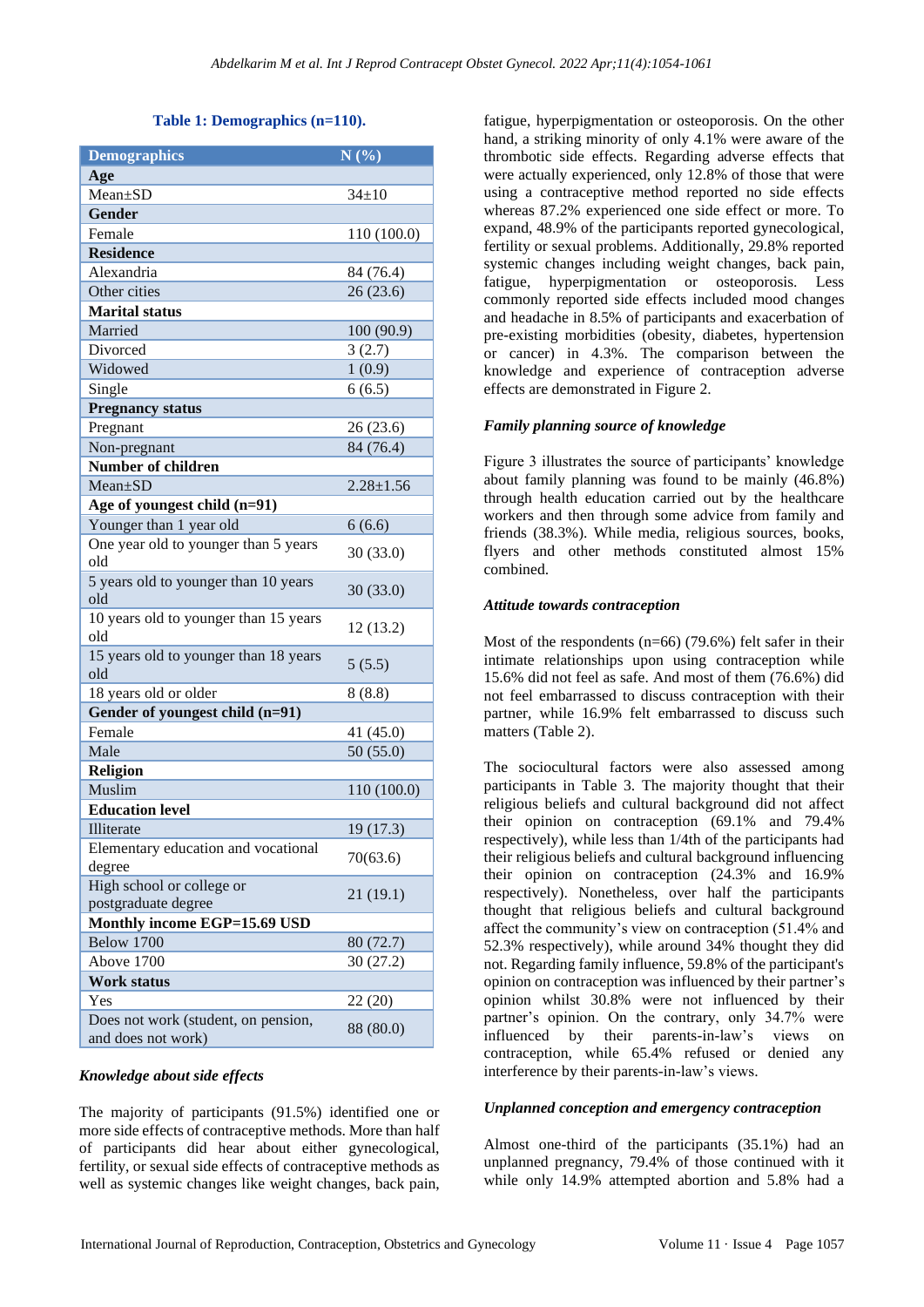spontaneous one. Most of the study participants (89.1%) had no prior knowledge of emergency contraception as a concept or EC methods. Those who knew (10.9%), identified (ECP) as a possible method.

|  |  |  | <b>Table 2: Attitude assessment.</b> |
|--|--|--|--------------------------------------|
|--|--|--|--------------------------------------|

| <b>Ouestions</b>                                                            | <b>Responder</b> $(\frac{9}{6})$ | <b>Disagree</b> |                | <b>Neutral</b> |      | Agree |      |
|-----------------------------------------------------------------------------|----------------------------------|-----------------|----------------|----------------|------|-------|------|
|                                                                             |                                  | N <sub>O</sub>  | $\%$           | No.            | $\%$ | No.   | $\%$ |
| Using contraception gives a safe sensation<br>during a sexual relationship. | 83                               | 13              | $15.6 \quad 4$ |                | 4.8  | 66    | 79.6 |
| Discussions about contraception are<br>embarrassing                         | 107                              | 82              | 76.6 7         |                | 6.5  | 18    | 16.9 |
| My partner does not approve of our use of<br>contraception                  | 83                               | 69              | 83.1           |                | 12   | 13    | 15.7 |

**Table 3: Sociocultural factors (religion, tradition, and family) and attitude towards contraception.**

| <b>Questions</b>                                                                     | Responder $(\% )$ | <b>Disagree</b> |      | <b>Neutral</b> |      | Agree |      |
|--------------------------------------------------------------------------------------|-------------------|-----------------|------|----------------|------|-------|------|
|                                                                                      |                   | No.             | $\%$ | No.            | $\%$ | No.   | $\%$ |
| Religious beliefs affect my opinion on<br>contraception                              | 107               | 74              | 69.1 | 7              | 6.5  | 26    | 24.3 |
| Religious beliefs affect the community's<br>opinion on contraception                 | 107               | 36              | 33.7 | 16             | 14.9 | 55    | 51.4 |
| Cultural beliefs affect my opinion on<br>contraception                               | 107               | 85              | 79.4 | $\overline{4}$ | 3.4  | 18    | 16.9 |
| Cultural beliefs affect the community's opinion<br>on contraception                  | 107               | 36              | 33.8 | 15             | 14.0 | 56    | 52.3 |
| The husband's opinion on contraception<br>affects the wife's use of it               | 107               | 33              | 30.8 | 10             | 9.4  | 64    | 59.8 |
| The partner's parents' opinion on<br>contraception affects the couple's use of it    | 107               | 70              | 65.4 | $\overline{2}$ | 1.9  | 25    | 34.7 |
| I would encourage the use of contraception<br>methods to others                      | 107               | 6               | 5.6  | 5              | 5.6  | 95    | 78.8 |
| I am satisfied with the contraception method I<br>or my partner are using at present | 47                | 10              | 21.3 | 3              | 6.4  | 34    | 72.4 |
| Contraception should not be used before<br>having at least one child                 | 107               | 11              | 10.3 | 5              | 4.7  | 91    | 85.0 |
| Contraception should not be used before<br>having at least a male child              | 107               | 94              | 87.8 | 6              | 5.6  | 7     | 6.5  |



**Figure 1: Comparison between contraceptive methods known and used.**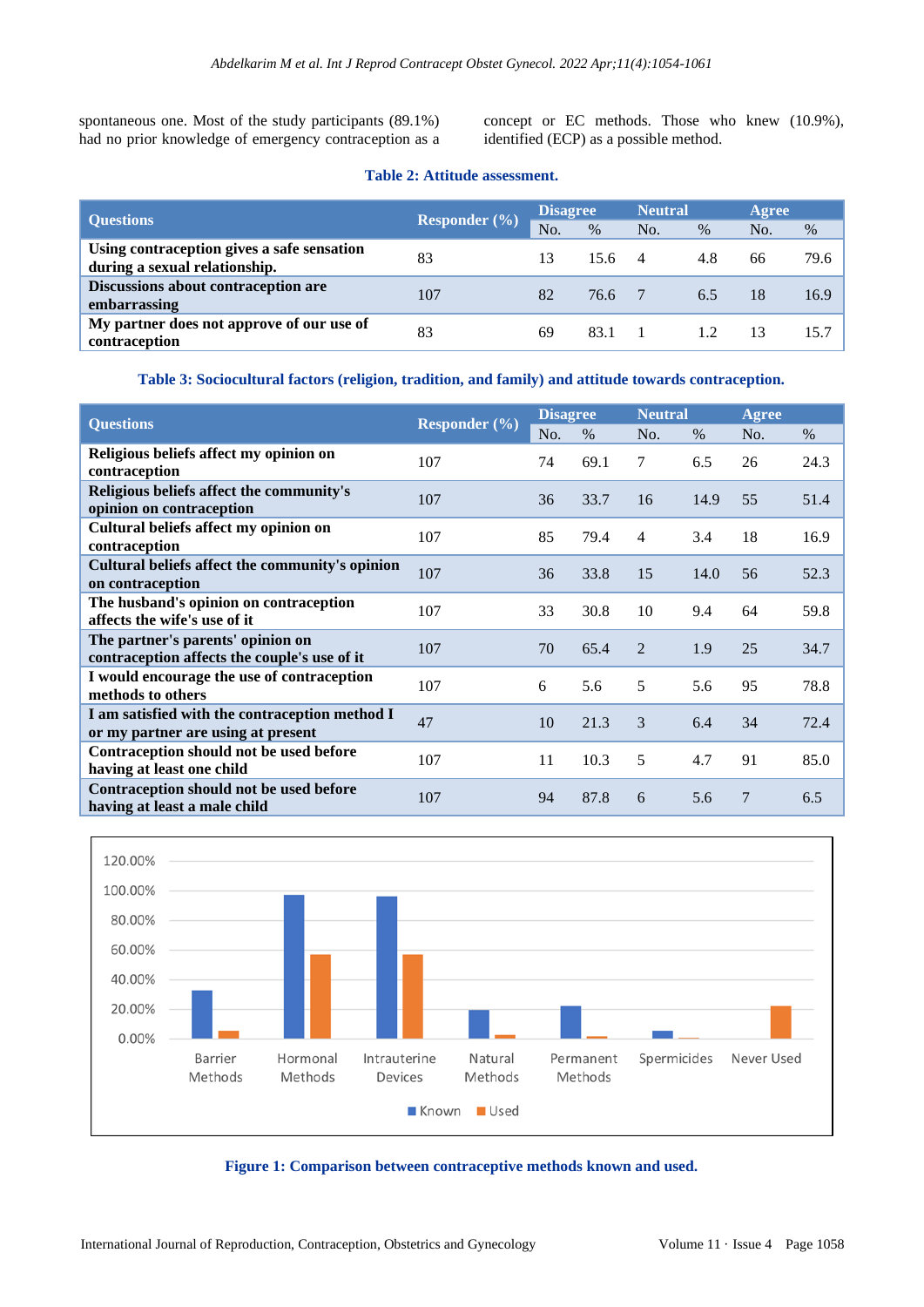





**Figure 3: Contraceptive knowledge sources.**



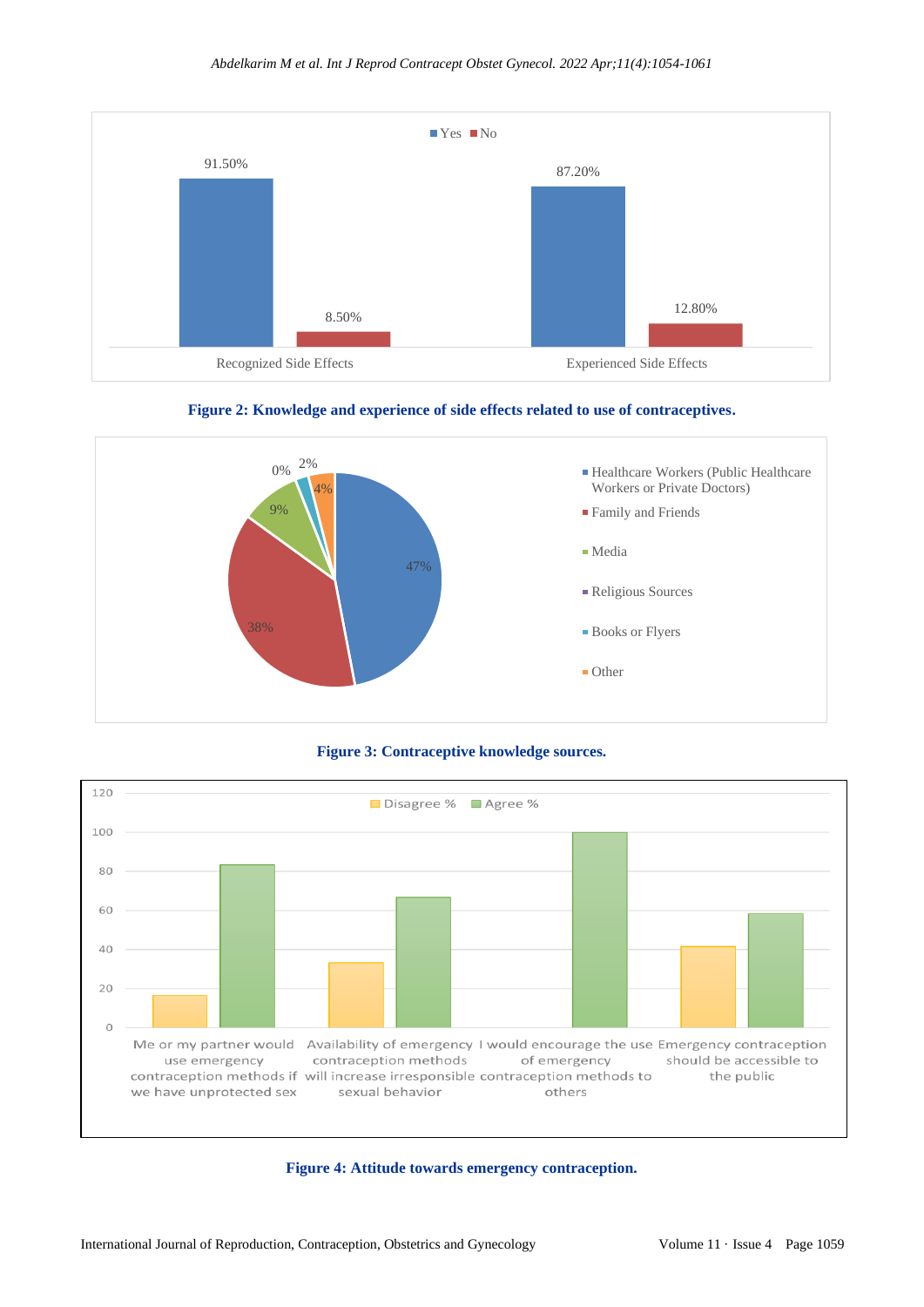As regard attitude towards EC, most participants (83.4), even those who did not have prior knowledge of the concept and when it was explained, approved largely for the use of EC. All respondents agreed that they would advise their friends and family to use EC methods if they needed and they are available. More than 50% also agreed that EC methods should be accessible to the public. However, over two-thirds of the surveyed women thought that the availability of such methods would encourage irresponsible sexual behaviors (Figure 4).

# **DISCUSSION**

The main purpose of the pilot was to explore the women's behavior toward the CP and test the acceptability of the survey tool for Muslim women living in Alexandria. The survey scales had sensitive questions related to religion and Muslim culture. During the pilot testing, we confirmed our sampling strategy and its adequacy to reach our target group, accounting for non-response and refusal rates. We found that the tools were suitable for the target group when the questionnaire was facilitated by the team members to account for the level of education of the participant.

There were 110 women of different social and financial backgrounds were interviewed for this study. Even though there had been very little organized sexual education in Egypt, participants indicated that the governmental family planning initiatives had potentially been successful.<sup>13</sup> However, the barriers to knowledge were apparent regarding contraception methods and their use. Healthcare workers, especially primary care physicians must have the knowledge and favorable attitude towards the practice of family planning.

The results of this study showed that almost all of the respondents had knowledge about family planning and their major source of information was family and friends. This was in contrast with data from other studies from the region, which reported primary care physicians as the primary source of family planning information in Cameron and the United Arab Emirates. 14,15 This comparison showed that primary healthcare providers needed to get more involved in the discussion about family planning and contraception. The study also showed that even though emergency contraceptives were legally available in Egypt, there was very little known about them among young women as reported also by Ibrahim et al. <sup>16</sup> These results indicated the need to constantly adopt health awareness programs.

#### *Strengths and limitations*

The obstetrics and gynecology clinicians, residents and nursing staff were welcoming, helpful and made data collection easy. Most of the patients attending the clinics were cooperative and willing to participate in the questionnaire offering their time graciously. The questionnaire was easily understood by almost all participants using local vocabulary and concise questions. All data collectors were Egyptian physicians, who made it easier for women to open up and answer the questions. We found that the training the data collectors received was adequate to conduct the study, we will use the same team to conduct the main future study.

#### *Our study harboured some limitations.*

The number of patients attending the clinics daily was limited due to COVID-19 nationwide restrictions and hospital policies during the pandemic. Hence, conducting interviews in personal protective equipment was inconvenient and communication between the interviewer and the participant was sometimes difficult. Personal protective equipment such as masks and hand sanitizers were provided by the interviewers, not by the hospital as the project was not funded. The interviewing team members were of both genders which made refusal rates were higher for male team members. Responses to some questions were commonly given to female interviewers but rarely to male interviewers suggesting that there may be different responses according to the gender of the interviewer. However, in Egypt, the field of ob/gyn and primary care centers, where most women can get contraception are practiced by both female and male physicians and are socially acceptable. As a result, the presence of a male interviewer would be a true representation of what women might encounter while seeking contraception advice.

Social desirability bias was when participants answered questions a certain way so they would be more accepted. Muslim women were very sensitive about sexuality so there was a risk of participants answering questions based on what was expected from them instead of the truth. 17,18 To avoid this, the interviewer made sure that the interview settings were private, ensured the participants multiple times that the interviews were anonymous and that there was no way that anyone would ever know what they answered to a question.

# **CONCLUSION**

To conclude, women of reproductive age know little about modern family planning methods and the low utilization of them can lead to unintended pregnancies, closely spaced births and maternal complications, and mortality. With this pilot testing, we confirmed the sampling strategy and its adequacy to reach our target group accounting for nonresponse and refusal rates. Also, confirmed that knowledge of contraceptive methods, and emergency methods, in particular, is lacking. These results indicate the need of constantly implementing health awareness programs.

*Funding: No funding sources Conflict of interest: None declared Ethical approval: The study was approved by the Institutional Ethics Committee*